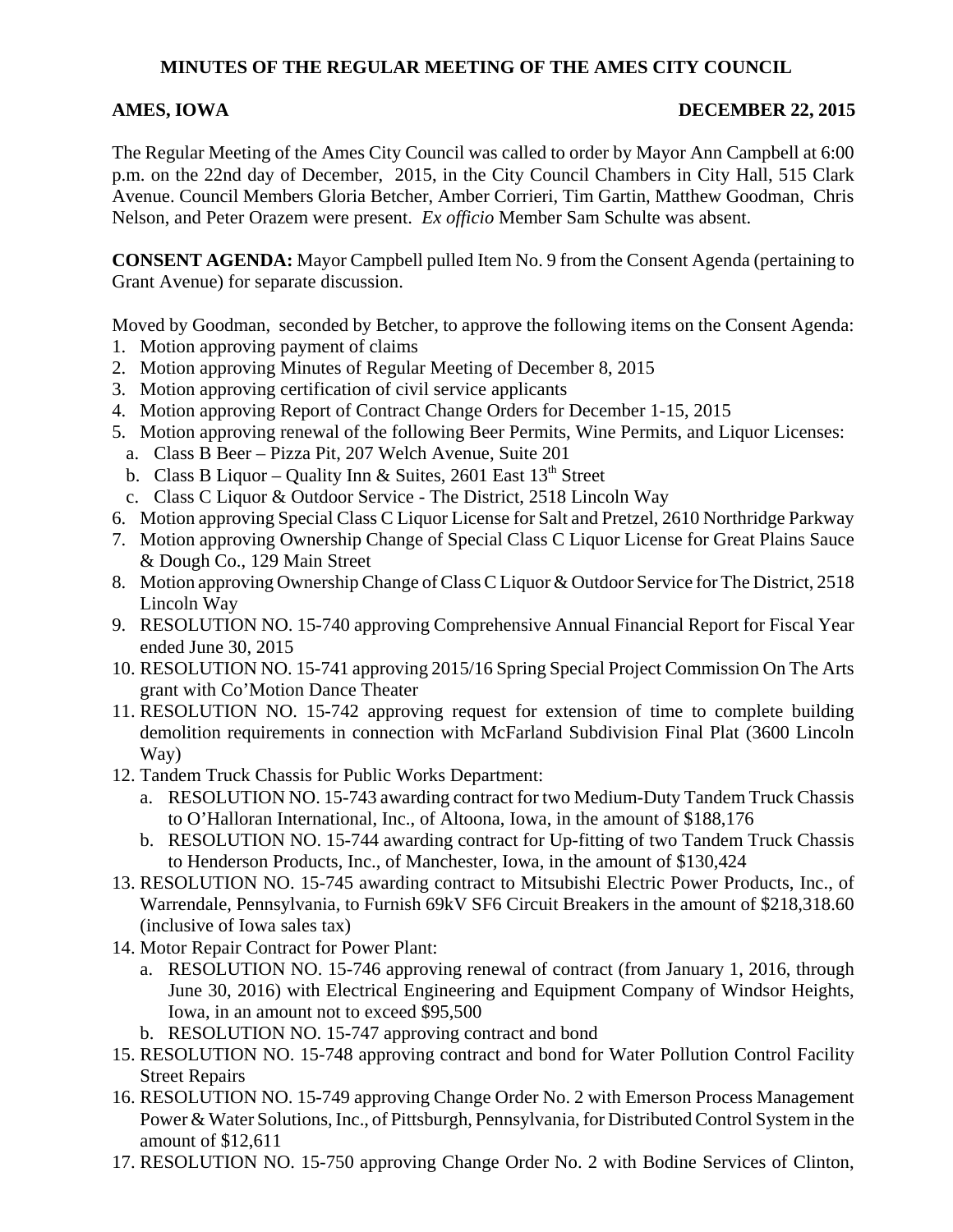LLC, of Clinton, Iowa, for Specialized Heavy-Duty Cleaning Services for Power Plant Boilers in the amount of \$287,480

- 18. RESOLUTION NO. 15-751 approving Minor Final Plat for Crown Point Subdivision
- 19. Roll Call Vote: 6-0. Resolutions/Motions declared adopted/approved unanimously, signed by the Mayor, and hereby made a portion of these Minutes.

**GRANT AVENUE:** Civil Engineer Eric Cowles advised that since the paving of the extension of Hyde Avenue to the City limits is now complete, the long-term maintenance of the street will be taken over by the City of Ames. The street will be incorporated into the City's greater street network, thereby becoming an extension of Hyde Avenue. An ordinance will be required to rename this portion of Grant Avenue to Hyde Avenue. This will be consistent with addressing guidelines and provide clarity for E 9-1-1 emergency services. Mr. Cowles noted that a suggestion had been made by a resident of Grant Avenue to change Hyde to Grant. He stated that would affect 33 homeowners on Hyde Avenue versus affecting six (6) parcels on Grant Avenue. According to Mr. Cowles, the second part of this item is to request the City Attorney to draft an ordinance to establish a 35-mph speed limit on Grant (Hyde) Avenue from  $190<sup>th</sup>$  Street to a point one mile south of  $190<sup>th</sup>$  Street.

Clayton Gregg, 4196 Grant Avenue, Ames, said that he had misunderstood and believed that he was to speak at tonight's meeting on this issue. He was not aware that a hearing would be held on at the first reading of the ordinance. Mr. Gregg expressed his and his wife's desire to not go through the hassle of changing their address and making all the required notifications. He does not believe that there is any reason to change the name of Grant Avenue; no one has had any problems locating them. He said that he had counted 13 different streets in Ames that do not carry forward the name even though the street continues -  $13<sup>th</sup>$  turns into Ontario, Walnut turns into Clark, Duff turns into  $30<sup>th</sup>$ , to name a few. Mr. Gregg would like the City to work on renaming streets within Ames, rather than "picking on the residents in the County."

Roger Hamblin, 4158 Grant Avenue, Ames, advised that he and his wife see no reason to change the name of Grant Avenue; it would serve no purpose. He advised that his elderly mother lives with them, and it would be a large task to re-do all the paperwork for her medical services. Mr. Hamblin said that he had been told by City staff some time ago that the name of Grant Avenue would not change.

Moved by Gartin, seconded by Goodman, to direct the City Attorney to draft an ordinance to change the name of Grant Avenue to Hyde Avenue (from 190<sup>th</sup> Street south to where it turns into Hyde Avenue).

Vote on Motion: 6-0. Motion declared carried unanimously.

Moved by Gartin, seconded by Goodman, to direct the City Attorney to draft an ordinance to establish a 35-mph speed limit on Grant (Hyde) Avenue from  $190<sup>th</sup>$  Street to a point one mile south of  $190<sup>th</sup>$ Street.

Vote on Motion: 6-0. Motion declared carried unanimously.

**PUBLIC FORUM:** Mayor Campbell opened Public Forum and closed same after no one requested to speak.

**REPORT FROM SUSTAINABILITY COORDINATOR:** Public Relations Officer Susan Gwiasda advised that she would be presenting the Mid-Year Report on behalf of Sustainability Coordinator Merry Rankin, who was ill.

Ms. Gwiasda recalled that the Scope of Services targets five priority areas related to energy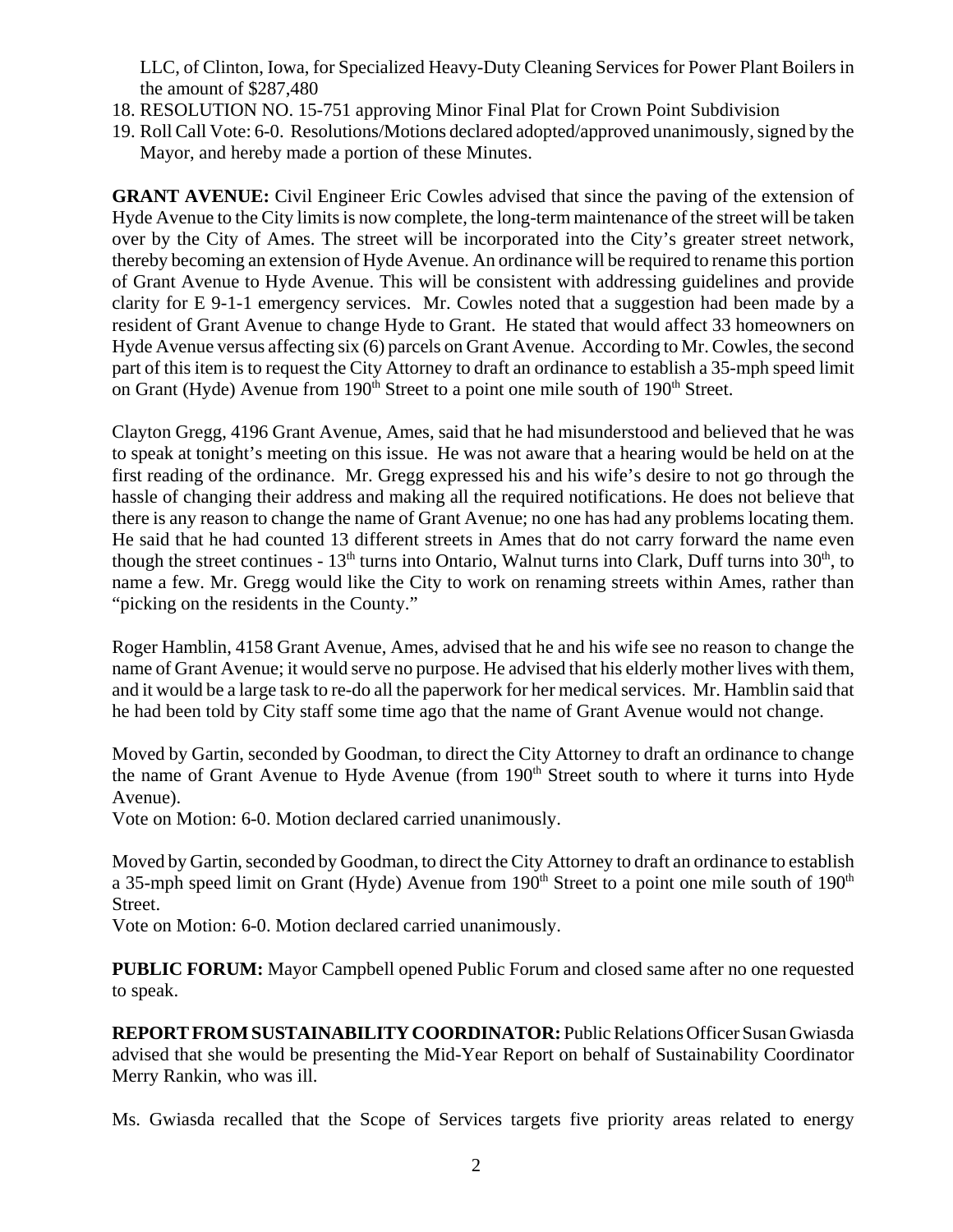consumption reduction as well as waste reduction and diversion. She reported on the progress made on the Scope of Services and listed the accomplishments for each priority area.

## **DENIAL OF VENDING CART PERMIT FOR SMILES & GYROS ON WELCH AVENUE:** City

Manager Steve Schainker explained that a license to operate a food cart on the City sidewalk on Welch Avenue for the period of October 30, 2014, until October 30, 2015, was issued to Chad Watkins. Mr. Watkins forgot to renew the Permit; it has now expired. After becoming aware of the expiration, Mr. Watkins sought to apply for a new license at the same site. However, under the Vending Ordinance Administrative Policies, which were part of the new Vending Ordinance adopted in February 2015, an application for a Vending Cart Permit must include a letter of support from the adjacent property owner/management of the business. Patti Boon, representing Randall Corporation (the owner of the adjacent building) sent an e-mail to the City Clerk stating that Randall Corporation does not support the placement of Mr. Watkins' cart at its present location as it conflicts with their tenant's (Jimmy Johns) business. Given the absence of a letter of support, the City Clerk denied the issuance of the Permit.

Mr. Schainker advised the Council that it may not waive the requirements of an Ordinance; however, it can waive a requirement in an Administrative Policy, which, in this case, contains the requirement for a letter of support. He also noted that if the Permit would not have lapsed, the fact that a letter was received after the Permit would have been issued would not have necessarily invalidated the Permit.

Chad Watkins, 1421 Douglas Avenue, Ames, indicated that he was now the co-owner of Smiles & Gyros on Welch Avenue. He stated that the cart has been at the same location for 23 years. At the inquiry of Council Member Gartin, Mr. Watkins stated that his cart is placed some distance from Jimmy Johns. He also stated that his cart is generally in operation from 9:30 p.m. to 4:00 a.m. Wednesday through Saturday.

Council Member Betcher said that she felt the vendor forgetting to renew his Permit was an unintended consequence of the new Ordinance passed in February. She felt that it might warrant investigation into the new policy of requiring a letter of support from the adjacent property owner. It was Ms. Betcher's opinion that the purpose of the ordinance was not to put vendors out of business at a location that they had occupied for over 20 years.

Council Member Gartin asked if there was a "grace period," such as 30 days. City Clerk Diane Voss stated that there was not. She explained that there was no provision for renewal; the Permit has an expiration date, and a Permit has to be applied for annually. Also at the inquiry of Mr. Gartin, Ms. Voss advised that there is no requirement for staff to remind vendors that their Permit expiration date is approaching. Former staff members may have issued a reminder, but there is no requirement to do so; that would have been done merely as a courtesy. In this case, the vendor was reminded via a phone call made by the Clerk's Office on September 9, 2015, of the impending expiration of the Permit.

In answer to Mr. Gartin's question, Mr. Watkins said that he did not remember getting a reminder call, but he could have. He said he took full responsibility for not remembering to apply for the Permit.

Council Member Nelson said that he deals with permits everyday in his business. In his business, if a license expires and he does not renew, there is a penalty. He said he would be in favor of allowing the business to continue at its present location, but citing the owner for operating without a permit.

Upon being asked by Council Member Gartin, City Attorney Parks said that there are remedies to cite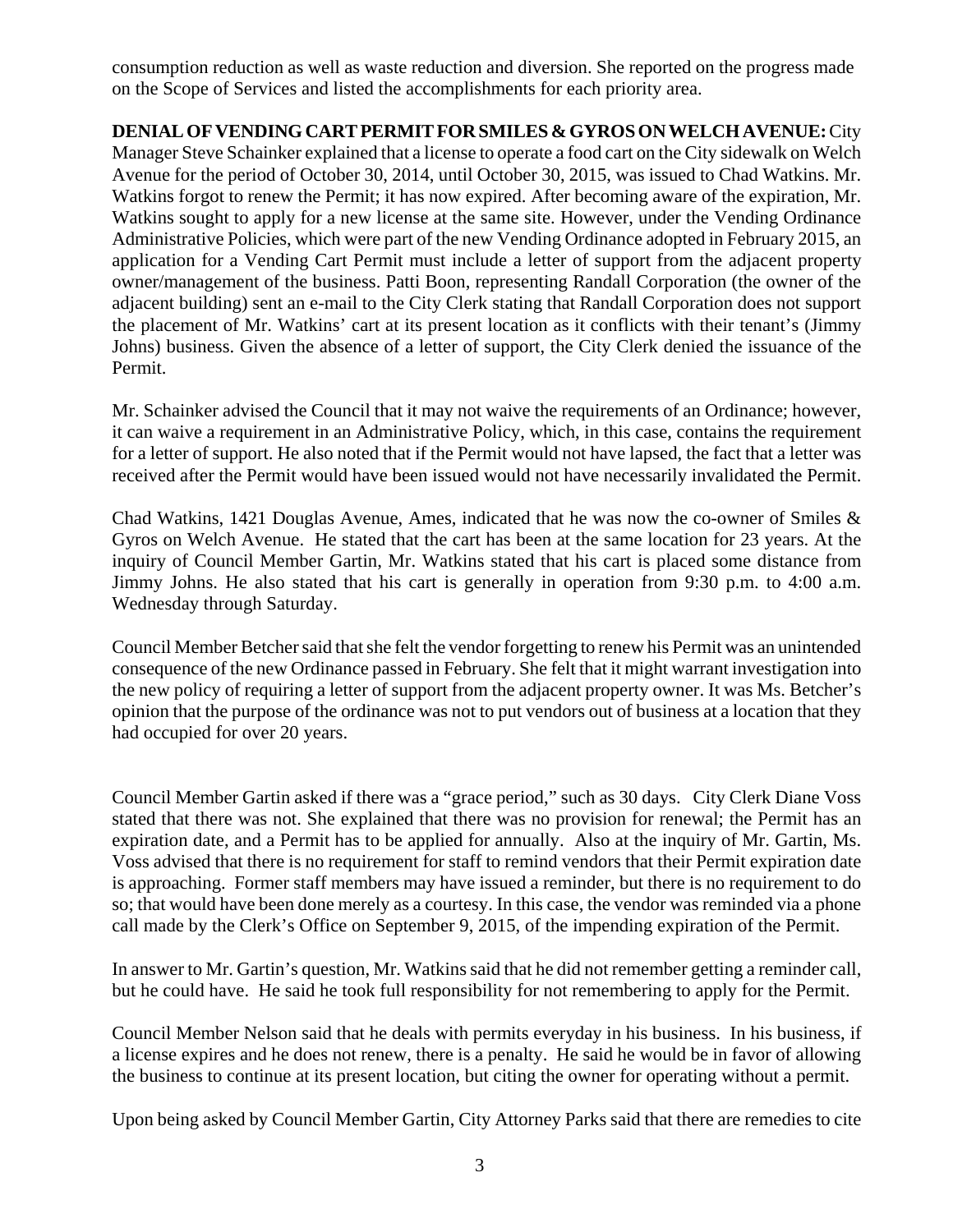the violator with a penalty and then allow the business to come into compliance and move forward.

Moved by Nelson, seconded by Corrieri, to waive the requirement reflected in the Administrative Policies for a letter of support from the adjacent property owner.

Council Member Gartin asked if this would be setting a precedent if the policy were waived. City Attorney Parks stated that staff had discussed reviewing the policy as well as the entire Vending Ordinance in the near future. She noted that this is the first time that this had ever happened and stated that she did not think waiving that requirement this time would be setting a precedent.

Vote on Motion: 5-0-1. Voting aye: Betcher, Corrieri, Gartin, Nelson, Orazem. Voting nay: None. Abstaining due to a conflict of interest: Goodman. Motion declared carried.

Moved by Nelson, seconded by Betcher, to cite the vendor for operating without a permit. Vote on Motion: 4-1-1. Voting aye: Betcher, Gartin, Nelson, Orazem. Voting nay: Corrieri. Abstaining due to a conflict of interest: Goodman. Motion declared carried.

Moved by Gartin, seconded by Corrieri, to direct staff to review the policy by which notices are given to holders of vending cart permits for the purposes of renewal.

Vote on Motion: 5-0-1. Voting aye: Betcher, Corrieri, Gartin, Nelson, Orazem. Voting nay: None. Abstaining due to a conflict of interest: Goodman. Motion declared carried.

**SOUTH DUFF ACCESS AND TRAFFIC SIGNAL PROJECT:** Traffic Engineer Damion Pregitzer recalled that this project was last discussed before the City Council on April 28, 2015, when several alternatives were presented. Ultimately, it was decided to move forward with the one alternative that was also supported by the Iowa Department of Transportation (Iowa DOT). In summary, staff was directed to address three issues: (1) to negotiate cross-access easement rights for the east-side properties via Walmart's property; (2) secure grant funding and negotiate a three-way split for local funds among the City, Walmart, and Hunziker, and (3) to design the project in such a way that it does not adversely affect truck deliveries to 811 South Duff Avenue (Howe's Welding). Staff has now hired CGA Engineering Consultants to begin preliminary design according to that direction. Mr. Pregitzer showed the most current iteration of design, which showed the reconfiguration of the westernmost portion of Walmart's parking lot. The concept also showed the potential layout for a traffic signal and raised median along South Duff Avenue between South 5<sup>th</sup> Street and Squaw Creek.

Pertaining to Issue 1, Mr. Pregitzer advised that Walmart is now supportive of granting cross-access through its parking lot. The access drive south from Walmart would be across land owned by U-Haul, which has also expressed support for easements for those properties between Walmart and Squaw Creek. The easement format also includes language for ongoing maintenance of the area that staff will disseminate to affected businesses on the east side of South Duff for their feedback.

Pertaining to Issue 2, CGA has also generated an updated estimate of the probable cost for the overall project. The estimate includes a new traffic signal, raised median, wayfinding signs, and a mill-andoverlay for the affected Walmart parking lot (including access routes). Staff has also received confirmation that this project will have Traffic Safety Improvement Program (TSIP) and Urban-Sate Traffic Engineering Program (U-STEP) funding. The remaining project funds needed in the amount of \$180,000 will need to be split three ways (City, Walmart, and Hunziker). Mr. Pregitzer emphasized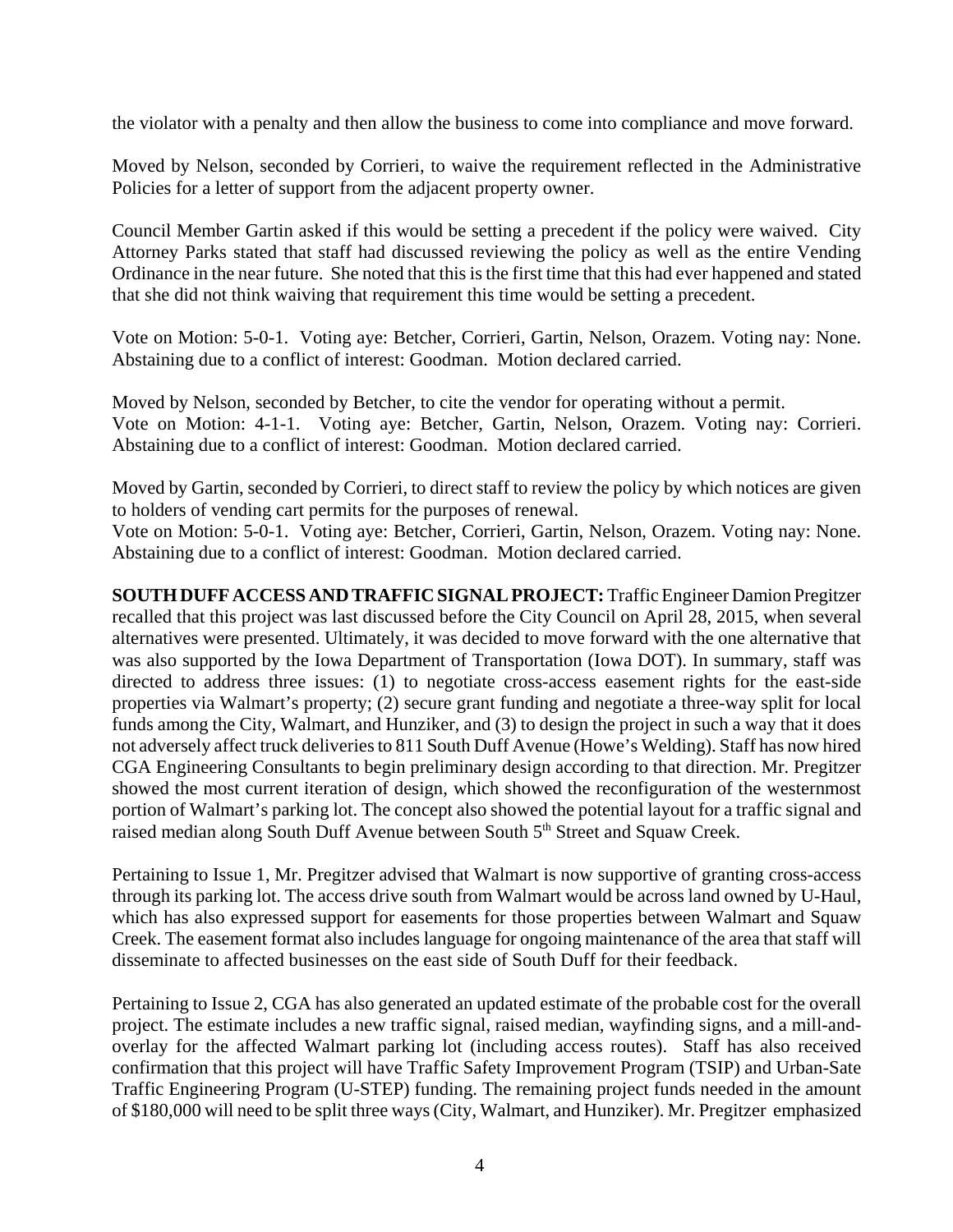that the estimate does not reflect actual bids and is likely to change once the project has been sent out for bid. Walmart is willing to contribute one-third of the local match; however, not willing to enter into a funding agreement for the split without establishing a maximum contribution. This would be up to the equivalent cost for its responsibility to install a raised median per the Iowa DOT access permit requirements.

Pertaining to Issue 3, in the area of 811 South Duff (Howe's Welding), there will be a section of mountable median with rumble strips with the length of the opening based upon a "large" delivery truck (WB-62 truck dimensions). The consultants were asked to apply the WB-62 truck turning template.

Traffic Engineer Pregitzer explained that several items are currently under development and will be brought back to the city Council during the first part of 2016. Staff will continue to develop the construction plans and draft cross-access easement agreements for those properties on the east side of South Duff Avenue. Staff is anticipating receipt of funding agreements in the January to February 2016 time frame for the TSIP and U-STEP funds from the Iowa DOT. This would put the project on track for an early spring letting with a completion date during Fall 2016.

Mr. Pregitzer noted that staff had been in contact with the local businesses prior to the April 2015 meeting. After that meeting, it was the consensus of the majority of the landowners that they did not desire to attend ongoing project meetings until the City could get a firm response from Walmart regarding its involvement in the project. Since the City has now made significant progress with Walmart, staff will be sending out a project update for the local businesses' feedback and suggestions. That feedback will be included in the next project report to City Council.

Council Member Goodman would like to have an easement available behind the properties to provide for an access road.

Courtney Schultz, 3101 Ingersoll Avenue, Des Moines, attorney representing the property owner at 806 South Duff (Boston Commons) reiterated the concerns about the remaining steps, i.e., access easements from Walmart and U-Haul. She believes there is still a lot of work to be done. Ms. Schultz also inquired if there was a plan for moving forward if the property owners are not willing to grant easements. Mr. Pregitzer advised that if that fails, the whole project fails. It was also asked by Ms. Schultz if the median breaks are to be used exclusively by trucks or would traffic from the south be able to access those. Mr. Pregitzer stated that in his conversations with the Iowa DOT, it was very clear that the median breaks would be for trucks only. All the current access points that are there currently will remain; none will be removed.

James Howe, 912 Clark Avenue, Ames, owner of Howe's Welding, 811 S. Duff Avenue, said he thought there would be cross easements on both sides. He is concerned about how a trailer is going to get back into Ames if it has to turn right into his property and turn right out of his property. Those customers would have to drive down to the K-Mart parking lot to turn around and come back into Ames.

Mr. Pregitzer stated that the first thing is to determine if this design is acceptable to the Iowa DOT. He stated that the City needs to have a conversation with the Iowa DOT about trailers or other vehicles other than passenger vehicles being able to turn around and come back into Ames after they leave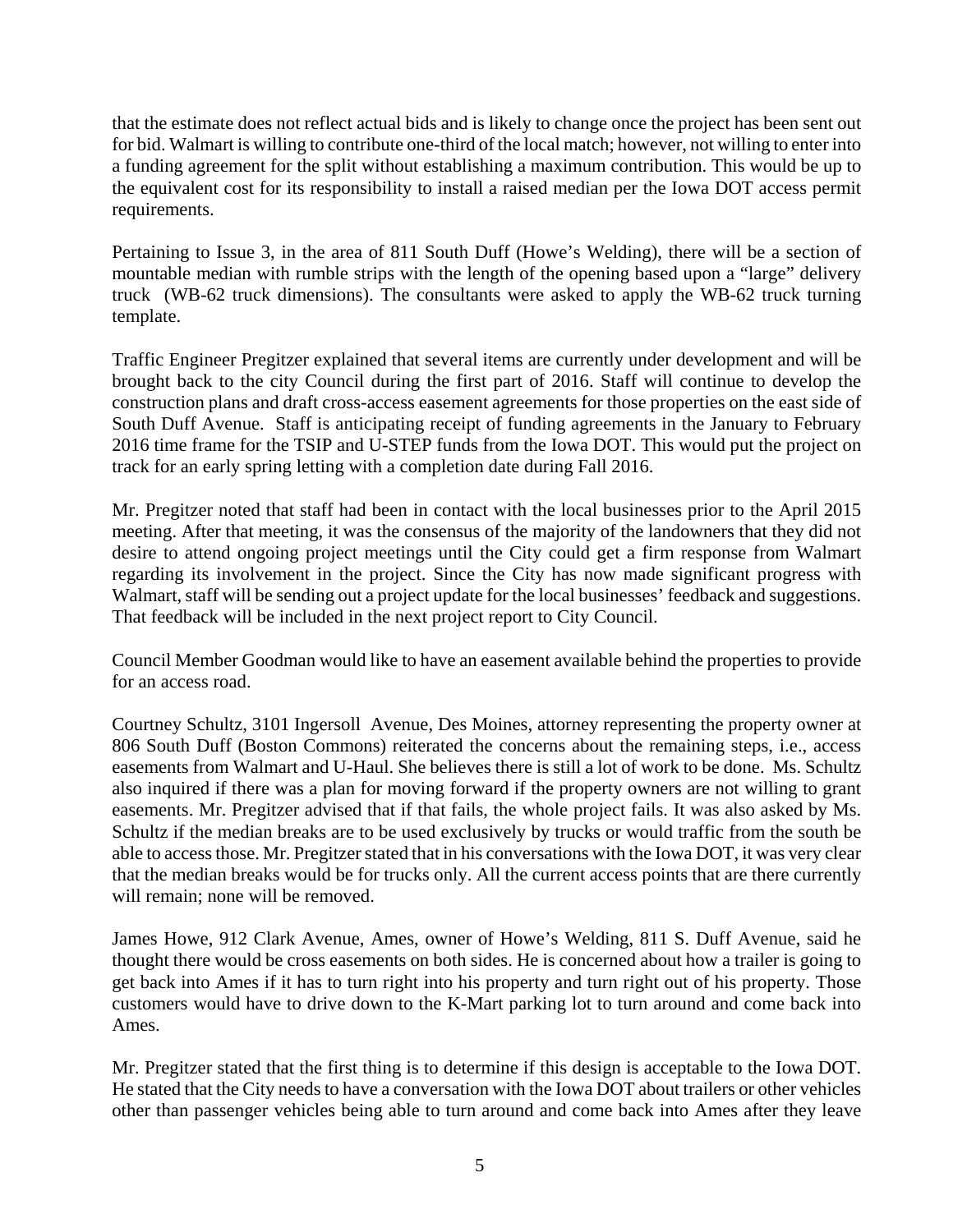Howe's Welding.

Donald Schumann, 3209 Jewel Circle, Ames, said that he and his wife have lived in Ames since 1968 in the same house, which is one mile southeast of Lowe's. He said that he had attended many Council meetings throughout the years; those meetings had always started at 7:00 p.m. Mr. Schumann just learned that this meeting was starting at 6 p.m. He asked when the meetings' start time changed from 7 p.m. Mayor Campbell advised that the meeting time changed to 6 p.m. last May. Pertaining to the issue in question, Mr. Schumann stated that something definitely needs to be done on South Duff. The project needs to be done, but the City should pursue creating an access road on the back side of South Duff. To not do that would effectively cut off customers' access to Howe's Welding. If that was how it was going to be, it would put Mr. Howe out of business, and he should be compensated for that.

# **EVALUATION OF PEDESTRIAN AND TRAFFIC SAFETY AROUND CRESCENT PARK IN**

**SOMERSET AREA:** Traffic Engineer Pregitzer advised that a letter from the Somerset Homeowners Association requesting that staff look into improving pedestrian crossing safety at the intersection of Stange and Northridge Parkway had been referred to staff by the City Council. In looking at the situation, staff also included Aspen Road as it has similar issues. Mr. Pregitzer reported that staff had attended the annual meeting of the Somerset Association to discuss the process. The general consensus at that meeting was that the east-west crosswalks needed to be marked and that, depending on the time of day, there are factors that cause traffic safety issues for those intersections adjacent to Crescent Park.

Mr. Pregitzer explained that data was collected during the month of September 2015, while ISU was still in session and when there was a period of warm weather when high pedestrian and bicycling activity would have been occurring. The data indicated that there were higher-than-typical pedestrian volumes in the area of Crescent Park. They also showed that there are as high as 40+ pedestrians/hour at its peak, with an average of approximately ten pedestrians/hour. The main purpose of vehicles traveling on Stange Road appears to be commuter traffic with the focus on moving through the area as efficiently as possible. Those factors supported the request to install marked crosswalks at Northridge Parkway and Aspen Road intersections. City staff then installed high-visibility pavement markings as well as advance warning signs at each respective crossing. Staff has now conducted several field studies to observe how the signs and markings are performing. It appears that there is a significant improvement in drivers' willingness to yield to pedestrians. The improvements also seem to help show pedestrians where they should be walking through the intersection.

Traffic Engineer Pregitzer also stated that the data collected provided turning movement counts for both intersections that enabled staff to evaluate traffic control warrants. Currently, both intersections are two-way stop controlled, which stops east-west traffic at each respective intersection. Mr. Pregitzer reported that neither of the two intersections warrant an all-way stop or traffic signal at this time.

According to Mr. Pregitzer, another area of concern is related to the speed of traffic entering the Crescent Park area. Many comments from the neighborhood described poor compliance with the posted 25-mph speed zone. Data were also collected to determine the current speed distributions of the traffic, both entering and exiting through the area. The data showed that there is relatively good compliance with the posted speed limit of the vehicles entering Crescent Park area. However, the data do indicate that speeds pick up slightly as vehicles leave the area. Mr. Pregitzer summarized the amount of traffic that is exceeding the posted speed limit by 10 mph or more. According to Mr. Pregitzer, it had been suggested by members of the Homeowners' Association that the City consider installing dynamic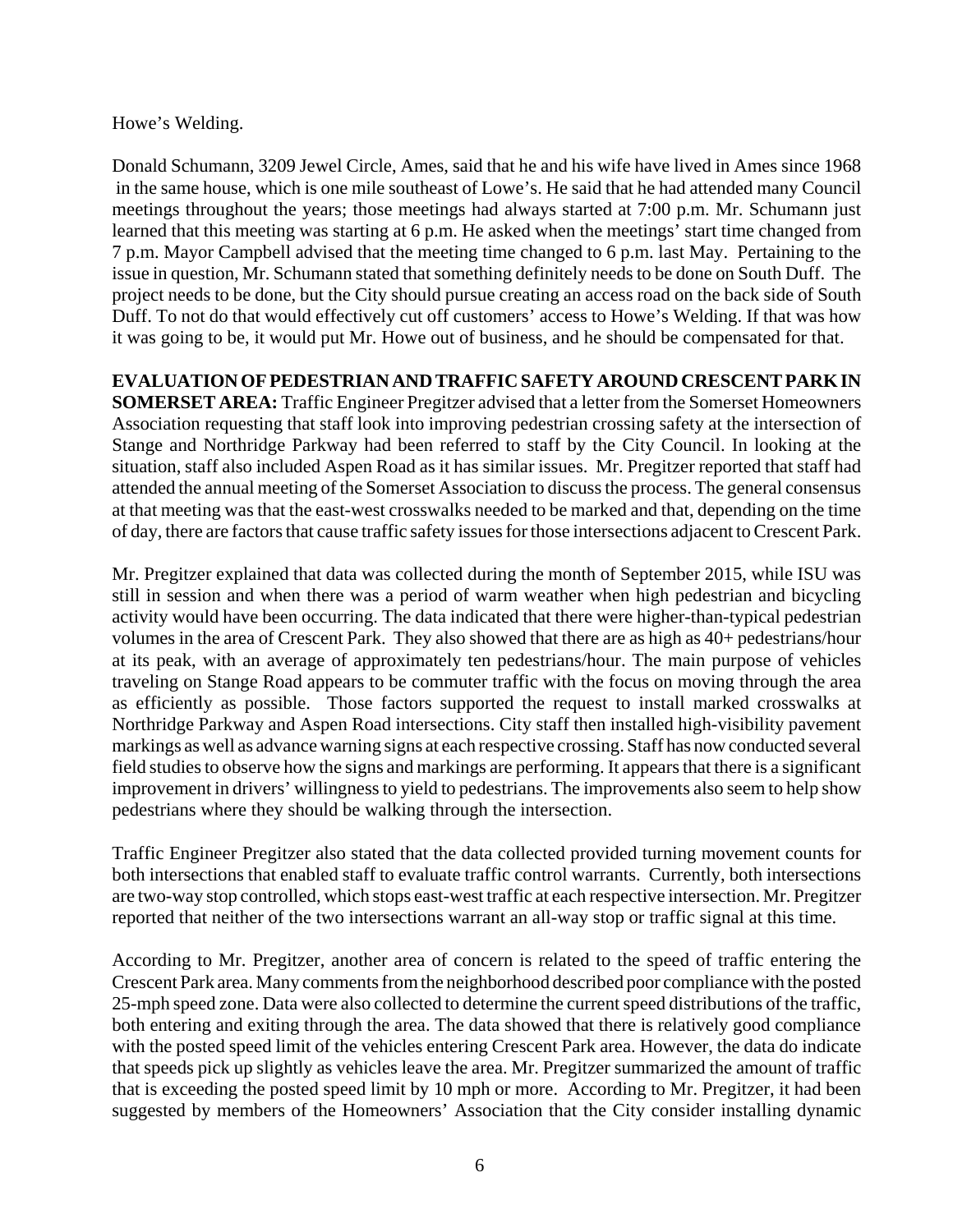feedback signs similar to those used along North Duff Avenue in the Historic Old Town District. Traffic Engineer Pregitzer noted that those treatments appear to make significant improvement along arterial streets where physical improvements cannot be installed.

Mr. Pregitzer provided the crash history from 2005 - 2015 for the intersections in question as well as for the area around Crescent Park. In general, the crash history did not indicate any significant pattern or type of crash that could be mitigated by any particular engineering solution that maintains the intersections as full-access.

After reviewing the past traffic study that had been presented to the City Council on December 12, 2006, it appears that there has been a 5% increase in operating speeds along Stange Road. It was also determined that there had been a 40% increase in traffic over the last ten years (approximately 3.4% annual growth rate). The 2040 Long-Range Transportation Plan documented that Ames experiences an overall annual growth of 0.8%. Therefore, this area of Ames has seen significant growth, which is mainly due to the fact that the remaining vacant properties in Somerset have now been in-filled with new businesses.

Mr. Pregitzer advised that staff is recommending that a pair of dynamic feedback signs be installed around the Crescent Park of Stange Road. The cost of those devices would total \$10,000 and could be implemented in the short term to improve safety and operations for all users. If the operations or safety needs become significantly worse in the future, staff would recommend a larger study be performed.

Council Member Corrieri pointed out that visibility is impaired on the street where the Mainstream Living house is located. She would be in favor of not allowing parking in the four or five spaces along that street prior to the intersection with Stange.

Moved by Goodman, seconded by Betcher, to direct staff to purchase a pair of dynamic feedback signs to be installed around the Crescent Park of Stange Road, with the funding coming from the Road Use Tax Fund.

Vote on Motion: 6-0. Motion declared carried unanimously.

## **IOWA STATE UNIVERSITY RESEARCH PARK, PHASE III, WINTER PEDESTRIAN AND**

**BICYCLE ACCOMMODATIONS:** \_Civil Engineer Cowles recalled that on December 5, 2015, Trevin Ward of the Ames Bicycle Coalition (ABC) sent an email to the Mayor and City Council with concerns regarding pedestrian and bicycle access through the project site over the winter of 2015/2016. The ABC requested a response to the City not being able to install all of the sidewalks and shared use paths during the 2015 construction season. Mr. Cowles explained that the project plan calls for shared use paths to be installed throughout the roundabout at the intersection of University Boulevard and Airport Road. Unfortunately, with wet weather this fall and the additional wet early winter and inconsistent temperatures, the ability to install the shared use paths while staying within the specification limits has been hampered. Staff met with the project team, including the contractors, to determine the best solution to get the project into an operable state for winter. The contractor stated that they would install the shared use paths, but would not be able to meet the specification limits since the sub-grade is too soft in the winter to meet the proper compaction standards. This option would only be offered under the condition that the City waive the contract warranty requirements for the work. Staff did not move forward with this offer, not wanting to jeopardize the warranty terms and potentially force the City to bear the costs to repair deficient work. The project team discussed installing a temporary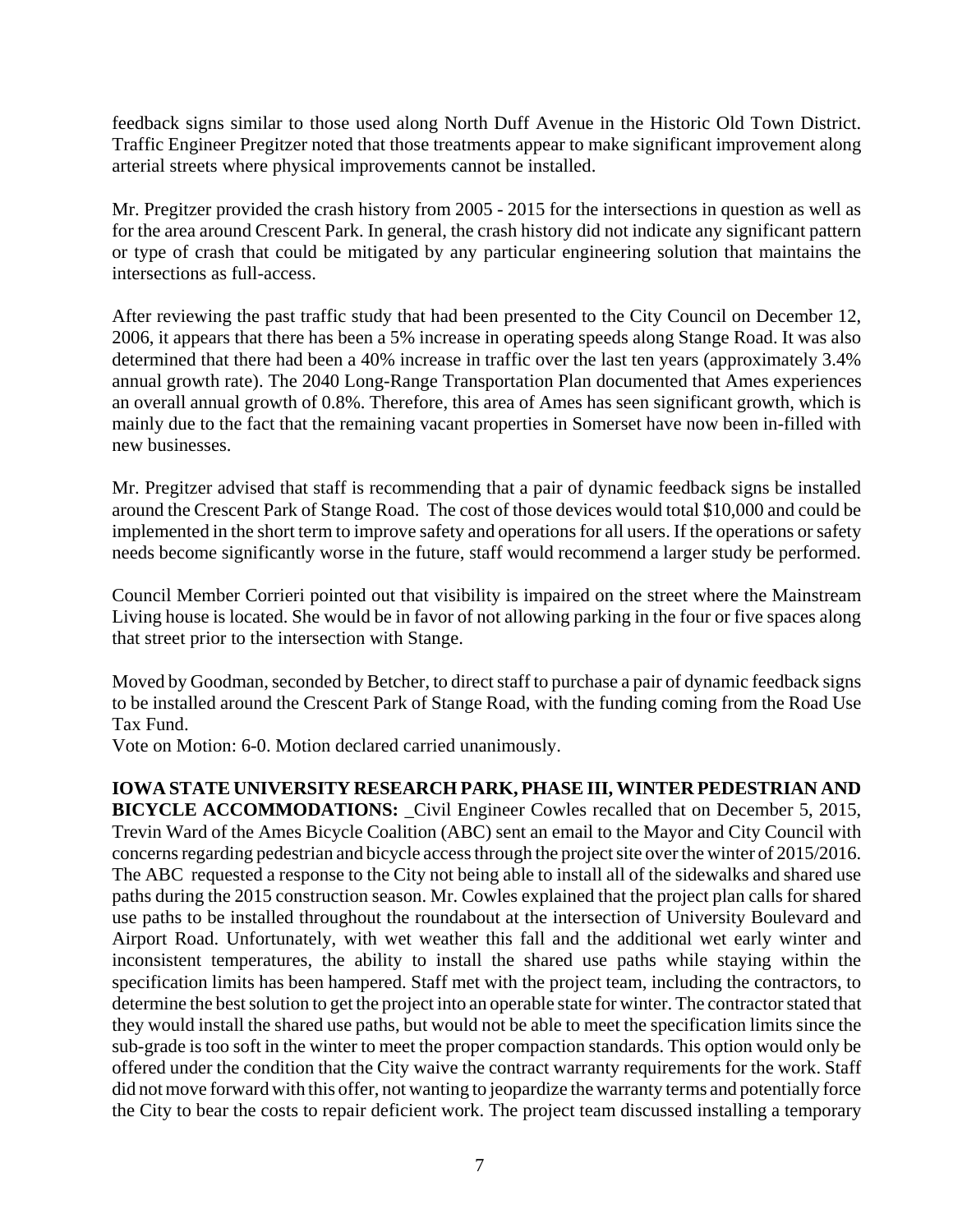rock path, but thought it best to maintain the pedestrian/bicycle detour over the winter months. The remaining items regarding this project will be completed in the spring when weather permits. Items of work to be completed in the spring include: the construction of the shared use paths, removal of the temporary pavement in the north roundabout, installation of the truck apron, finalization of the northbound connection on the southeast corner of the University and Airport roundabout, installation of the shared use path/sidewalk connections at the southern two roundabouts, construction of the parking areas around the HUB building, and completion of the final grading and restoration.

The Public Works Operations Division Manager and the City Risk Manager were consulted regarding the installation and maintenance of a temporary gravel or rock surface. This approach raised serious concerns regarding the ability of the city to perform adequate winter maintenance and to continually provide an ADA-compliant, all-weather route. The ability to remove snow and ice becomes an ongoing challenge because each time a broom or blade removes snow, it will also remove rock. This option will require additional surfacing to be placed after each event. Additionally, ice control cannot be adequately maintained on a gravel or rock surface. Staff believes that the best option would be to maintain the signed official detour over the winter and to add additional signage and fencing round the project area to help ensure that bikes and pedestrians don't access the area. The staff understands that people enter closed work areas, but if all signs and fences are maintained properly, they would be entering at their own risk, and thus, reducing or eliminating the liability to the City.

The contractor has installed additional safety fence and sidewalk closed signs, at additional project cost, on the northwest, southwest, and southeast legs of the roundabout as well as on the north side of Airport Road east of University Boulevard. The existing pedestrian detour begins at Green Hills Drive to Christofferson Park, through the Wessex path to the current CyRide stop and crossing to Workiva.

Mr. Cowles reported that staff has recommendation that this route be maintained over the winter. Bicycles may also utilize this route if they choose. In addition, depending on the comfort level of riding in traffic, bicycles may also utilize University Boulevard for access, but will be required to function as a vehicle through the area, just as any other street.

Council Member Goodman stated that what staff has proposed is not acceptable. He believes that this area has to be accessible by pedestrians as well.

Trevin Ward, 1012 Grand Avenue, Ames, said that he went to a City feedback session last evening. To get there, he had to take CyRide. Because he was running a few minutes late, he had to reach the CyRide stop on the north side of University Boulevard. Mr. Ward said his reason for telling this was to point out that people are going to navigate this area. The current situation is just not safe. Vehicular speed must be reduced. Vehicles in Ames do not stop for pedestrians. Traffic-calming devices or anything that effective reduces speed would be acceptable. At the request of Council Member Gartin, Mr. Ward said he would defer to staff for a recommendation as to what would be a better speed limit for vehicles.

Council Member Gartin asked how many pedestrians travel this route. Traffic Engineer Pregitzer said that he has that number because staff had done traffic counts. He has the number on his computer, but not with him at this meeting.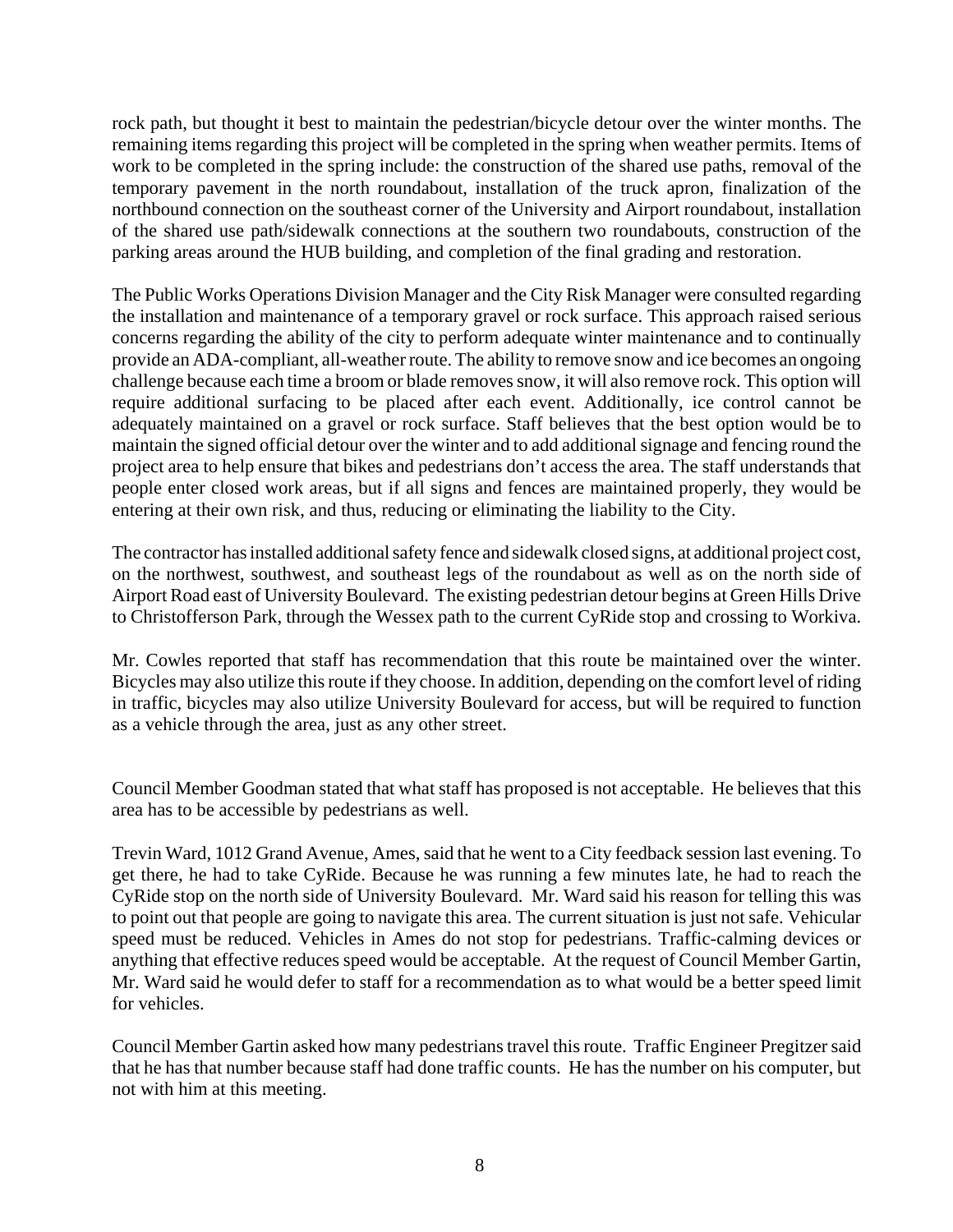Council Member Goodman raised the possibility of creating a protected pedestrian path on the northwest and southwest, across the east side between the northwest and southwest, the piece across University Boulevard and on the southeast side of the roundabout.

Moved by Goodman, seconded by Gartin, to complete all of the bike paths at some level with some type of material at staff's choice, to solve this problem as quickly as possible.

City Manager Schainker pointed out that this would probably necessitate a Change Order for this project, which would require a Special City Council meeting to approve. The material would need to be removed once work begins again on the bike paths.

Council Member Betcher pointed out that the roundabout is not yet complete; it is still a work zone. At her inquiry, Mr. Cowles said he would not advise that stop signs be installed.

Council Member Nelson asked if there was any reason not to complete the bottom portion of the bike path section from the island between University Boulevard. Mr. Cowles said he believed it could be done at an incremental small cost.

It was also noted by Mr. Nelson that if the contractor can't get to the temporary paths by the first or second week in February, he might not be in favor of doing it. Likewise, if the cost is too prohibitive, he might not be in favor of it.

Mr. Schainker told the Council that staff would get the information on costs and timing as soon as possible.

Vote on Motion: 6-0. Motion declared carried unanimously.

**CAMPUSTOWN FACADE GRANT PROGRAM:** Planning and Housing Director Kelly Diekmann reminded the Council that, at its November 24, 2015, Council meeting, staff reviewed some of the eligibility requirements to get direction on a few of the Program details regarding the total grant funding available per project, the number of grants per grant application cycle, and the allowance for a grant request for a second commercial facade or a second floor residential facade. At that meeting, the Council had directed staff to get input from Campustown Action Association (CAA) regarding its desires for the Program. The CAA Board met and indicated its support of awarding up to two grants to one property in a grant cycle, when it is a corner property or where there are multiple individual tenant store fronts. It did not, however, believe that longer facades alone warranted additional grants. The CAA also noted its support of grant funds being used for second-floor facade areas for both commercial and residential facades.

Director Diekmann summarized the key components of what the Campustown Facade Program would include. He noted that the administrative documents for the Program had been provided to the Council members as part of the Council Action Form. If the Council believes that the eligibility documents and the "Idea Book" approach meet the intent and purpose of the Facade Program, the Campustown Grant Program should be approved. Staff would then initiate the application process for a new round of Facade Grant applications this winter. Mr. Diekmann noted that the Council had budgeted \$50,000 in the FY 2015-16 Budget for this Program.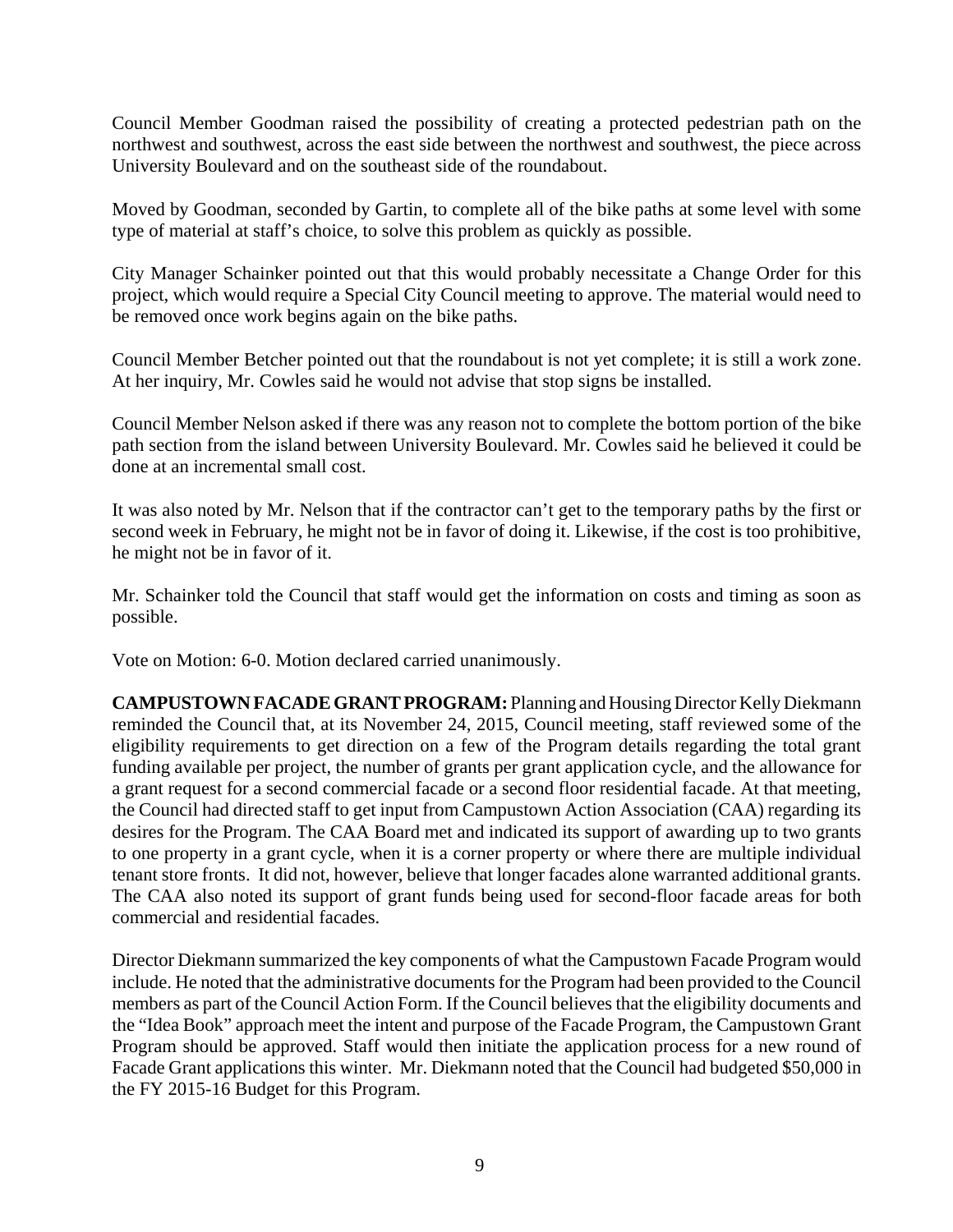Moved by Goodman, seconded by Corrieri, to approve Alternative 1 and accept the Campustown Facade Program, which includes the most recent feedback from the CAA, and direct staff to initiate the Program starting in January 2016.

Ryan Jeffrey, President of the CAA Board, thanked the Council for its support of a Facade Grant Program in Campustown.

. **HEARING ON VOLUNTARY ANNEXATION OF 896 SOUTH 500<sup>TH</sup> AVENUE: Mayor** Campbell opened the public hearing. No one requested to speak, and the hearing was closed.

Moved by Goodman, seconded by Corrieri, to adopt RESOLUTION NO. 15-752 approving the Voluntary Annexation of property generally located at 896 South 500<sup>th</sup> Avenue. Roll Call Vote: 6-0. Resolution declared adopted unanimously, signed by the Mayor, and hereby made a portion of these Minutes.

**HEARING ON AMES/ISU ICE ARENA - 2015 EVAPORATIVE CONDENSER REPLACEMENT:** Mayor Campbell announced that staff has revised the amount of the contract to be \$115,700, not \$120,200.

The Mayor opened the public hearing and closed same after no one came forward to speak.

Moved by Corrieri, seconded by Goodman, to adopt RESOLUTION NO. 15-753 approving final plans and specifications and awarding contract to A.J. Allen Mechanical Contractors, Inc., of Des Moines, Iowa, in the amount of \$115,700

Roll Call Vote: 6-0. Resolution declared adopted unanimously, signed by the Mayor, and hereby made a portion of these Minutes.

**ORDINANCE SETTING PARKING REGULATIONS FOR NEW AND/OR EXTENDED STREETS:** Moved by Goodman, seconded by Corrieri, to pass on second reading an ordinance setting parking regulations for new (Aberdeen Drive, Aldrin Avenue, Allerton Drive, Bellflower Drive,

Brighton Circle, and Cartier Avenue) and/or extended streets (Coy Street, Dotson Drive). Vote on Motion: 6-0. Motion declared carried unanimously.

**ORDINANCE REVISING CHAPTER 23 PERTAINING TO BICYCLE PLANS AND BIKEWAYS:** Moved by Goodman, seconded by Betcher, to pass on third reading and adopt ORDINANCE NO. 4237 revising Chapter 23 pertaining to Bicycle Plans and Bikeways. Roll Call Vote: 6-0. Ordinance declared adopted unanimously, signed by the Mayor, and hereby made a portion of these Minutes.

**ORDINANCE REZONING PROPERTY AT 205 SOUTH WILMOTH AVENUE:** Moved by Goodman, seconded by Corrieri, to pass on third reading and adopt ORDINANCE NO. 4238 rezoning property at 205 South Wilmoth Avenue from Residential Low Density (RL) to Residential High Density (RH).

Roll Call Vote: 6-0. Ordinance declared adopted unanimously, signed by the Mayor, and hereby made a portion of these Minutes.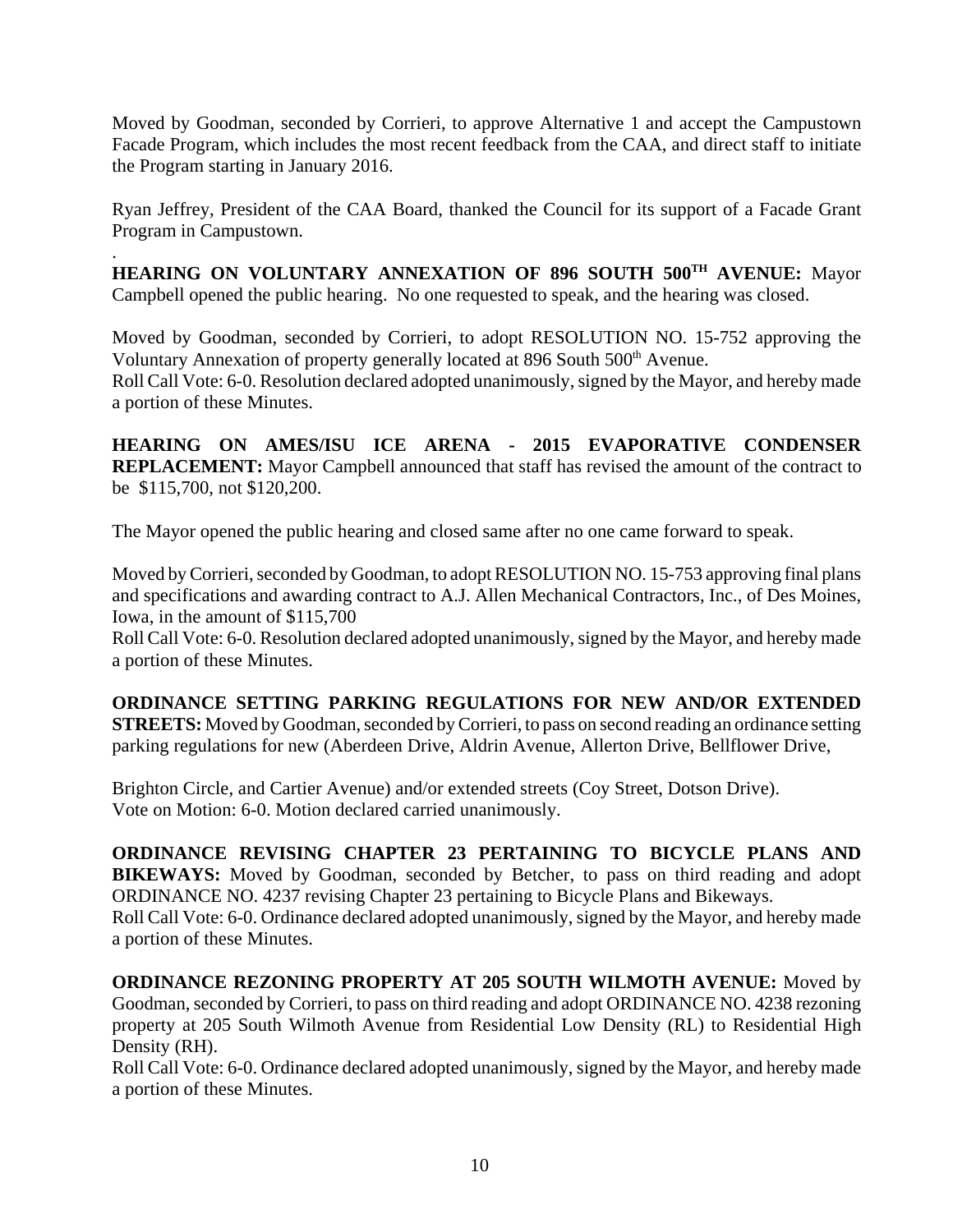# **ORDINANCE REZONING PROPERTY AT 101, 105, AND 107 SOUTH WILMOTH AVENUE:**

Moved by Betcher, seconded by Goodman, to pass on third reading and adopt ORDINANCE NO. 4239 rezoning property at 101, 105, and 107 South Wilmoth Avenue from Residential High Density (RH) with University West Impact Overlay to Residential High Density (RH).

Roll Call Vote: 6-0. Ordinance declared adopted unanimously, signed by the Mayor, and hereby made a portion of these Minutes.

# **ORDINANCE ESTABLISHING SOUTH WILMOTH AVENUE URBAN REVITALIZATION**

**AREA:** Moved by Goodman, seconded by Corrieri, to pass on third reading and adopt ORDINANCE NO. 4240 establishing South Wilmoth Avenue Urban Revitalization Area.

Roll Call Vote: 6-0. Ordinance declared adopted unanimously, signed by the Mayor, and hereby made a portion of these Minutes.

**ORDINANCE REZONING PROPERTY AT 516 SOUTH 17TH STREET:** Moved by Goodman, seconded by Corrieri, to pass on third reading and adopt ORDINANCE NO. 4241 rezoning property at 516 South 17<sup>th</sup> Street from Highway-Oriented Commercial (HOC) to Residential High Density (RH). Roll Call Vote: 6-0. Ordinance declared adopted unanimously, signed by the Mayor, and hereby made a portion of these Minutes.

**COUNCIL COMMENTS:** Moved by Goodman, seconded by Corrieri, to reach out to faith communities and human service agencies to gauge interest in collaborating and achieving the goal of accepting refugees.

Council Member Goodman advised that he wanted to ensure that staff was prepared when asked to help.

Council Member Gartin said that he would be supporting the motion because it is emblematic of what Ames is as a community.

Mayor Campbell asked what role the City government would be expected to play. Council Member Goodman asked City staff to gauge interest and capacity. City Manager Schainker asked Mr. Goodman if he meant that staff would be expected to see what the agencies can do. Mr. Goodman replied in the affirmative.

Vote on Motion: 6-0. Motion declared carried unanimously.

Moved by Nelson, seconded by Orazem, to refer to staff for a memo the request from John Lott for a text amendment that would allow for an exception of the Floor Area Ratio and Height Requirements in the Downtown Service Center Zoning District for all religious institutions. Vote on Motion: 6-0. Motion declared carried unanimously.

Moved by Gartin, seconded by Betcher, to direct staff to put the letter from Herbert and Katherine Fromm dated December 12, 2015, on a future agenda.

Mr. Gartin clarified that the letter requested that the City agree to maintain the drainage ditch on the Fromm Property in exchange for an easement.